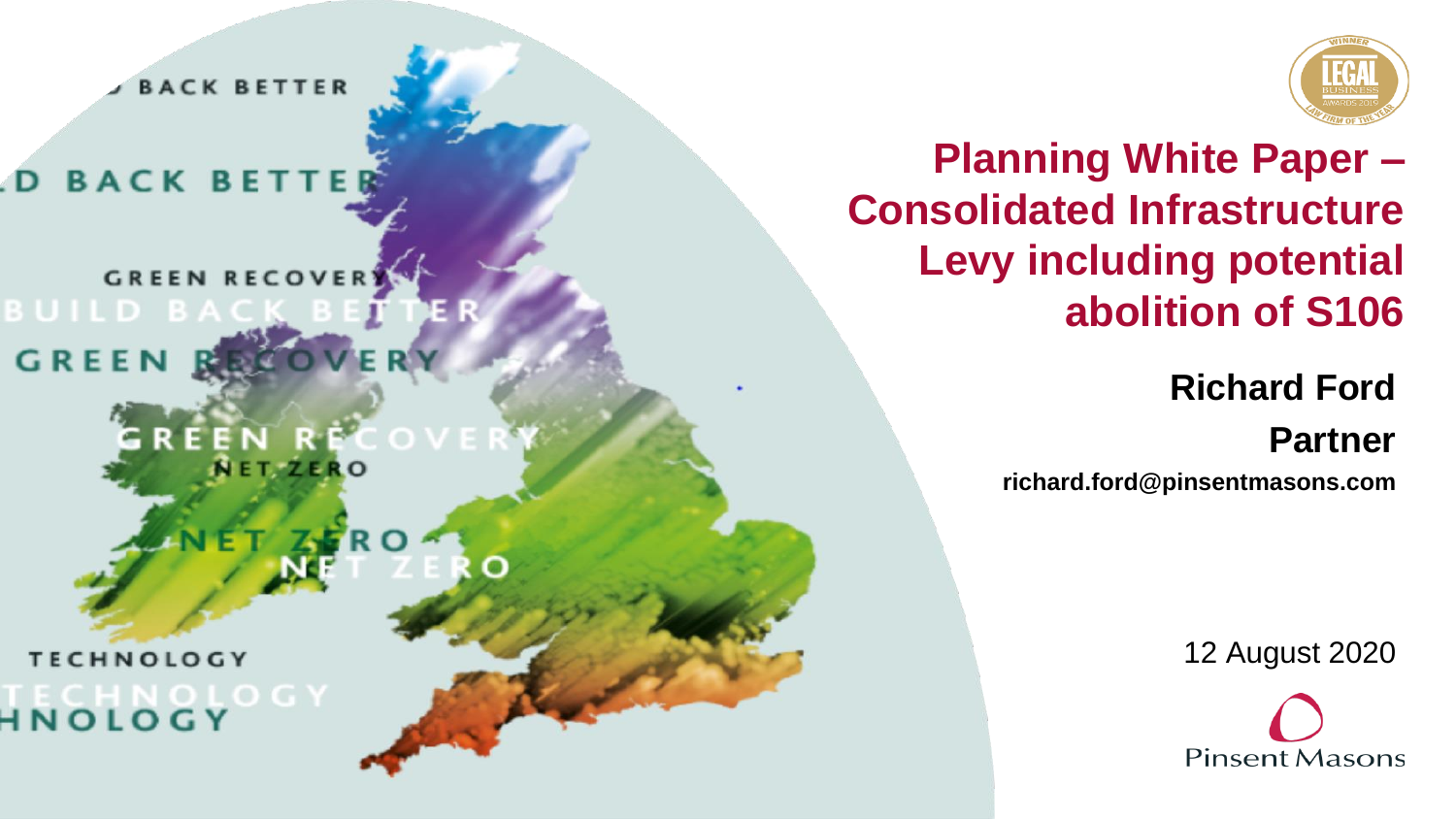#### • **Context**

- Government's updated [report on developer contributions](https://assets.publishing.service.gov.uk/government/uploads/system/uploads/attachment_data/file/907203/The_Value_and_Incidence_of_Developer_Contributions_in_England_201819.pdf) (August 2020) in relation to CIL and S106 in England in 2018-19 (£c.7billion)
- White Paper seeks to address common criticisms:
	- time spent negotiating agreements
	- "dark art" of viability discussions
	- some perceptions of inefficiency and inconsistency in capturing land value uplift of the current system

#### • **Immediate Term Proposals**

– Immediate term minor changes to the CIL Regs to allow First Homes to be eligible for relief like other types of affordable housing



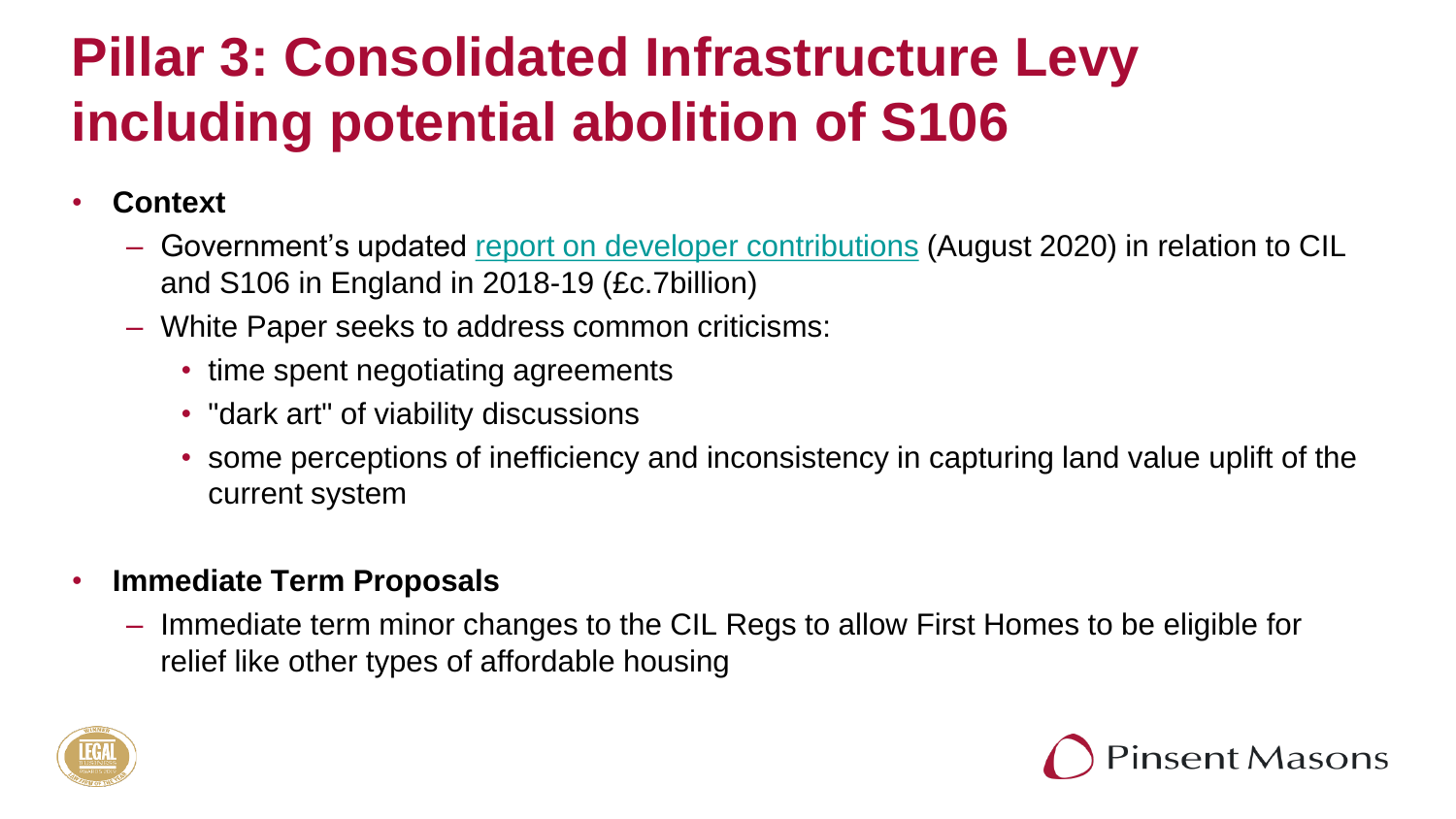- **Proposals for new mandatory consolidated national Infrastructure Levy (nos. 19 to 22)**
	- Nationally set levy as a fixed proportion of the final development value (or an assessment of the sales value if development is not sold e.g. rental homes)
	- To be set nationally in a single rate or area-specific rates, with an aim of increasing national revenue compared to the current system. Revenue to continue to be collected and spent locally
	- Paid at the point of occupation (not commencement) but figure based on the applicable rate at the point planning permission is granted
	- Would cover all use classes and development above a certain value-based viability threshold, reflecting **average build costs per sqm, with a "small fixed allowance" for land costs**
	- Would include affordable housing (on site "in kind" provision or on-site or off-site land would count as an offset against the levy – see later slide) and all other S106 planning obligation contributions.



– Proposed that S106 agreements would be abolished

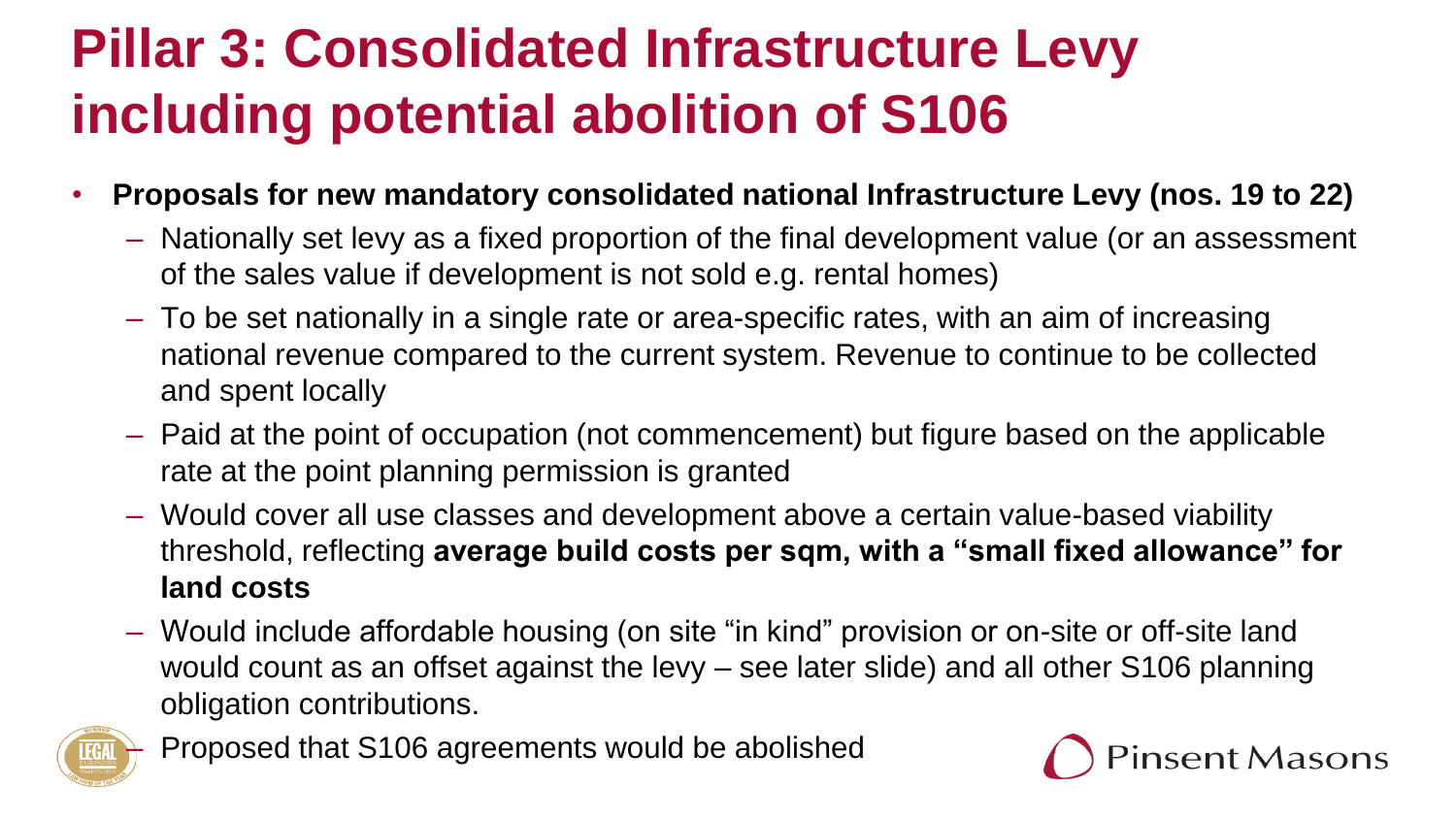- **Proposal for new mandatory consolidated national Infrastructure Levy**
	- Would apply to changes of use which require planning permission or are PD including office to resi conversions, not just new floorspace – big change from CIL
	- Maintain current CIL exemption of self and custom build from the new levy
	- The Mayor of London's CIL and potential Combined Authority CIL would still be retained
	- In low value areas, viability threshold may not be exceeded so no or low levy; in higher value areas, viability threshold would be exceeded more so higher levy
	- Allow Local Authorities to borrow against Infrastructure Levy so they could forward fund infrastructure (and incentivises them to do so) but note that funding may be used more flexibly than CIL including on council services or reducing Council Tax and a proportion may be used to fund core planning services so may not all be spent on infrastructure
	- Not clear (other than for AH) whether works in kind by developers would be an offset

#### • **Alternative option**



Infrastructure levy optional and set by LAs but as cannot use S106, would be an incentive nsent Masons to impose the levy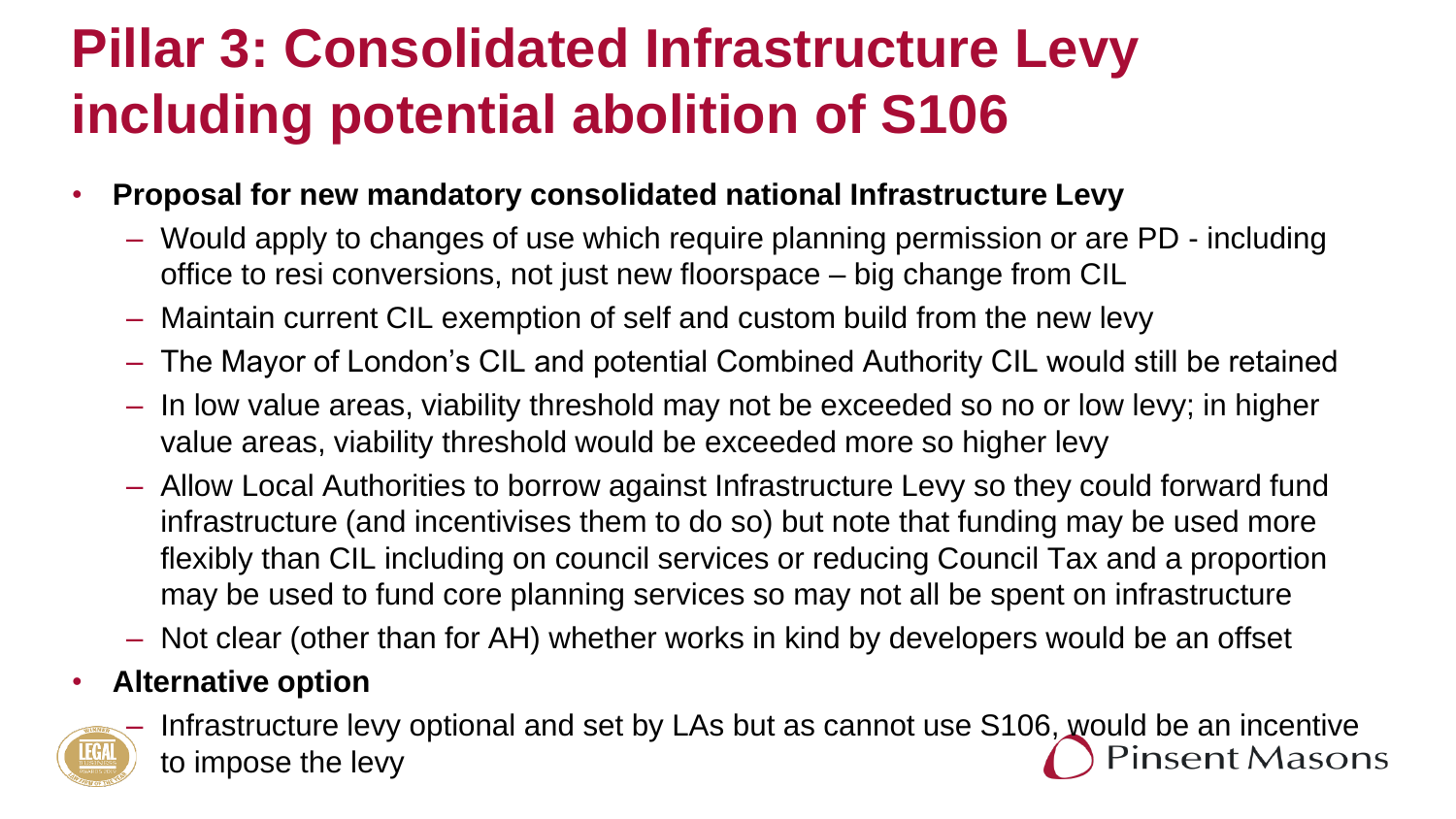- **On-Site affordable housing "in kind" offset against the levy**
	- On site in-kind provision would count as an offset against the levy. Could be made mandatory where an authority has a requirement, capability and wishes to do so
	- LAs to have the "means to **specify** the forms and tenures of the on-site provision, working with a nominated RP". RP buys unit at a discount and the discount against market rate would be the in-kind offset against the levy
	- First Homes discount to market when sold direct to the customer would offset the levy
	- Dynamic response options in relation to a market downturn:
		- LAs could be allowed to "flip" a proportion of affordable units back to market units where the affordable housing in-kind offset has become greater than the levy itself.
		- Alternatively, the developer would have no rights to reclaim overpayments.
		- Government could provide standardised **agreements** to codify risk sharing
	- If no RP wants the units due to poor quality, LA have the option to revert back to cash contributionsnsent Masons

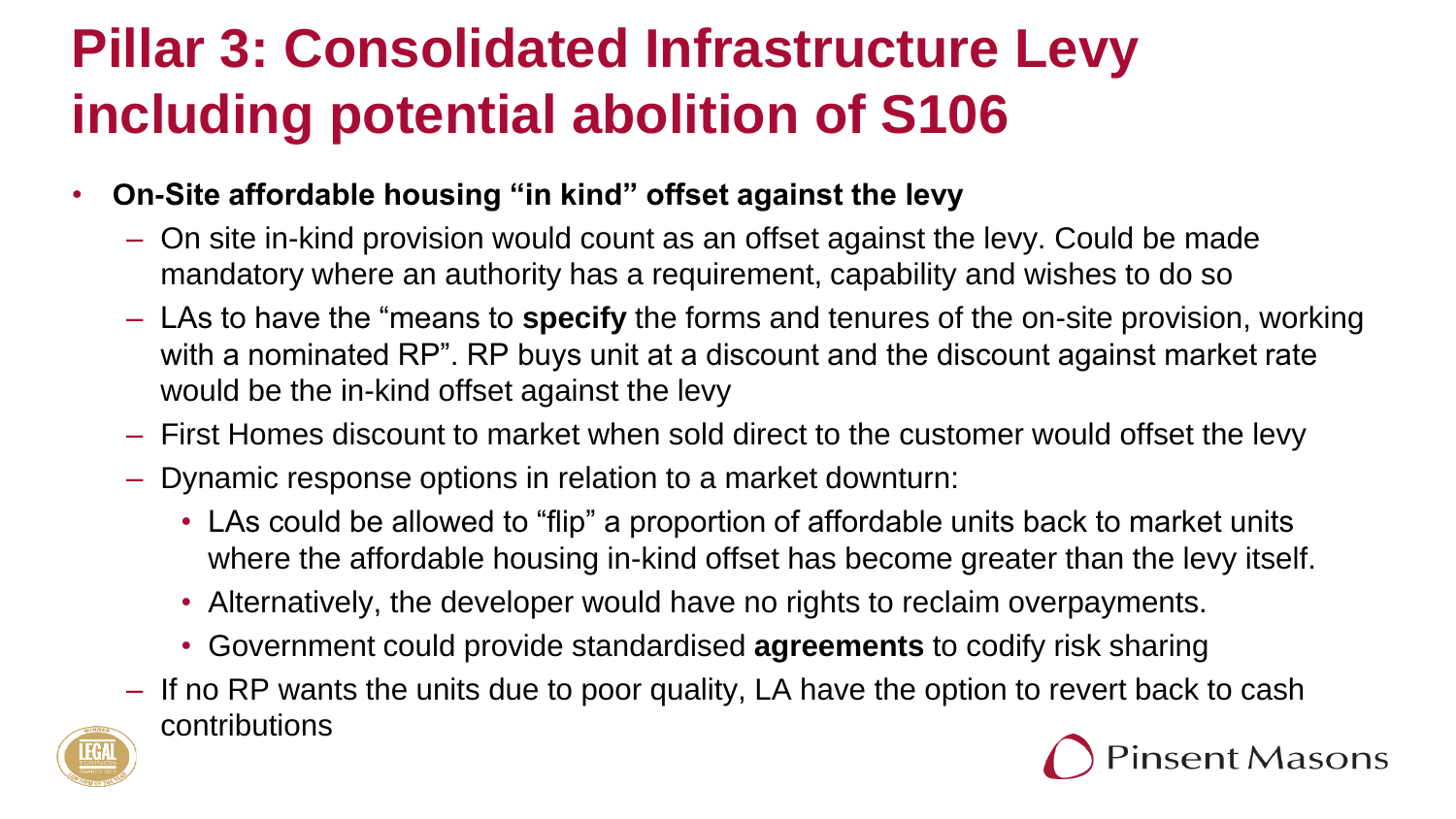- **Alternative "right to purchase" option for on-site affordable housing**
	- Right of first refusal for LA or RP to buy up to a set proportion of on-site units (on a sqm basis) at a discounted price, broadly equivalent to build costs
	- Proportion would be set nationally and developer would have discretion over which units were sold in this way
	- Threshold for smaller sites, below which on-site delivery would not be required and cash payment could be made in lieu
	- Where on-site units were purchased, these could be used for AH or sold on or back to the developer to raise money to purchase AH elsewhere. LA could use levy funds or other funds to purchase units



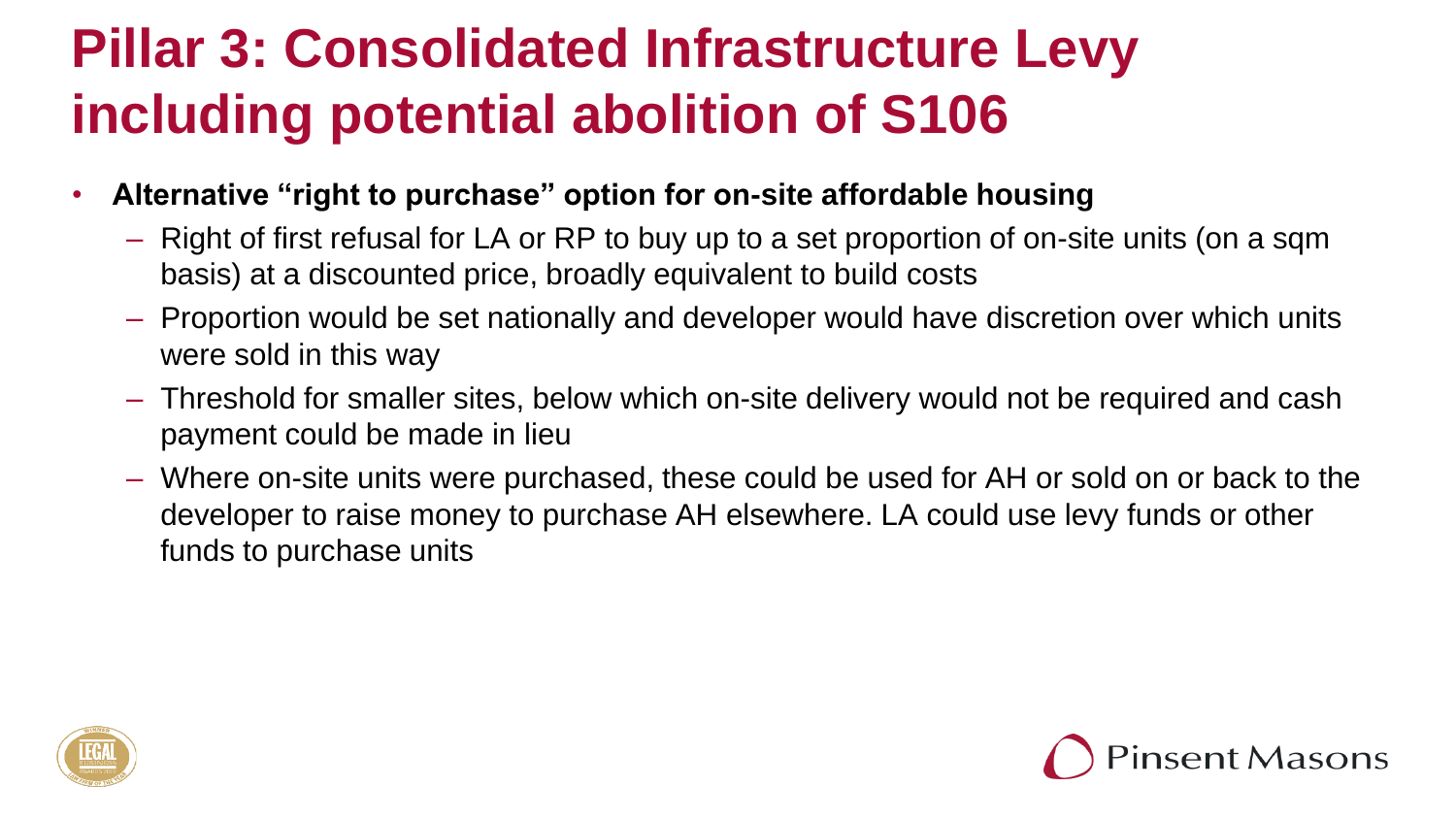#### **Issues**

- **Standard rate averaging drawbacks:** Standard percentage rate of development value is a blunt instrument with an inherent "averaging problem" i.e. seeking to reconcile different site costs & values characteristics e.g. greenfield v urban. End up with either a lowish rate (but then no S106 top up so lose out) or a higher rate that allows exceptions but that then reintroduces some negotiation
- **Phasing clarity:** Phasing and timing of payments for large and phased developments needs explanation (e.g. occupation of a block, phase or unit?)
- **Any better than CIL?** Same discounts and exemptions? Will require better legislation and a less-complex procedure than CIL to be any better. Latest CIL reforms were well received…
- **Levy can be used for wider purposes**  risk levy may not be spent on infrastructure need created by the development
- **On-Site AH**  Absent S106 agreements, agreements still likely to be needed regarding the AH specification and terms/value of transfer so why not keep S106 agreements?



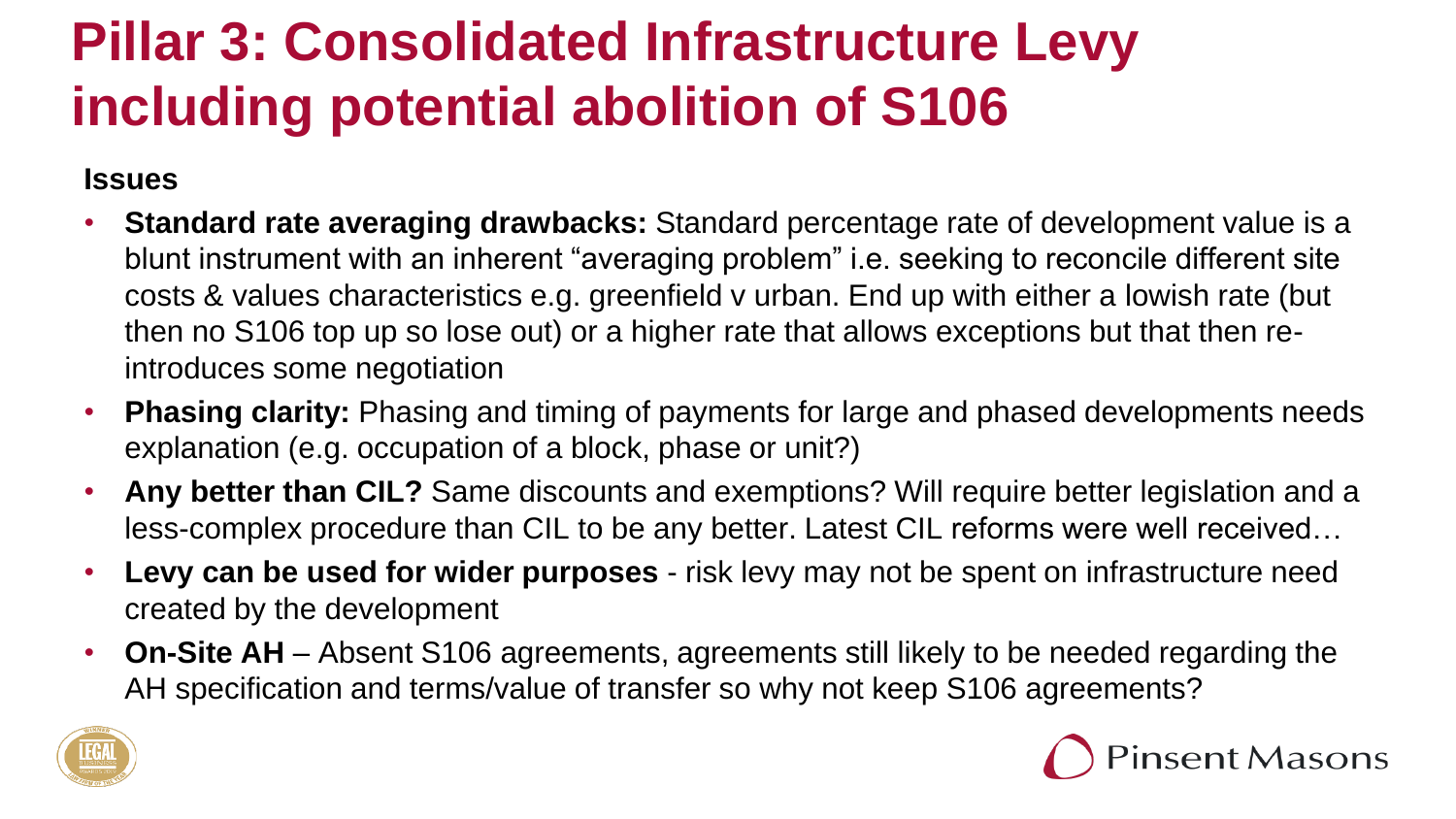#### **Issues**

- **Wider role of S106 agreements**: S106 agreements do more than just secure payment of contributions and delivery of a specific affordable housing percentage e.g.
	- secure affordable housing in perpetuity by legally binding the land and can give local people priority in taking an affordable dwelling
	- secure sustainable travel methods, encourage the employment of local people in development construction jobs, provide retail units at an affordable rent and secure onsite facilities such as open space, schools, doctors' surgeries and community facilities
	- secure mitigation which cannot easily be conditioned on a planning permission, such as the payment for air quality monitoring stations and the payment for ecological off-setting land
- **In-kind non AH works**: will there be an offset in relation to all on-site "in kind" infrastructure provided, as is being suggested for AH, e.g. schools, GP surgeries etc?



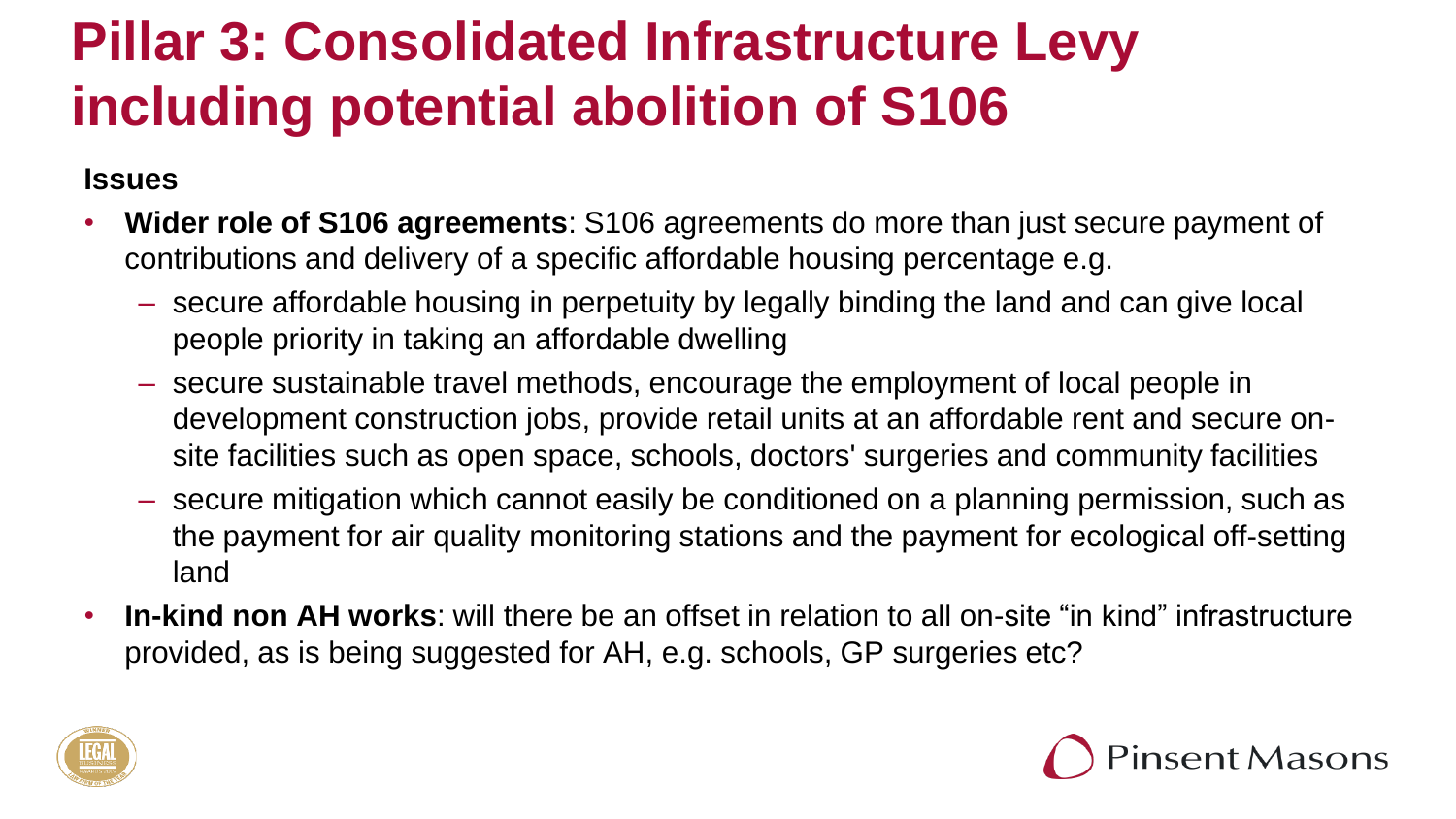#### **Opportunities**

- $\checkmark$  Allow levy to be worked out for each LA area, not nationally, to avoid "averaging problem". Give clear methodology in national guidance
- $\checkmark$  Allow levy to be spent on AH & focus on the detail of in-kind on site AH provision & offset
- $\checkmark$  Do charge levy on occupation to eliminate viability reviews and reduce complexity
- $\checkmark$  Do allow (and don't forget the CIL lessons learnt re) payments by instalments, works in kind for all works (not just AH) and exemptions carried forward from CIL
- $\checkmark$  S106 Agreements could still be slimmed down significantly and a national model form produced (and therefore timescales speeded up) due to the levy including AH but do not abolish S106 agreements as they perform other important roles and will be needed in some elements of AH agreements with RP's and LA's too
- $\checkmark$  Do provide for most/if not all of the levy to be spent on infrastructure
- $\checkmark$  Do allow LA borrowing against levy receipts but give guidance to LAs